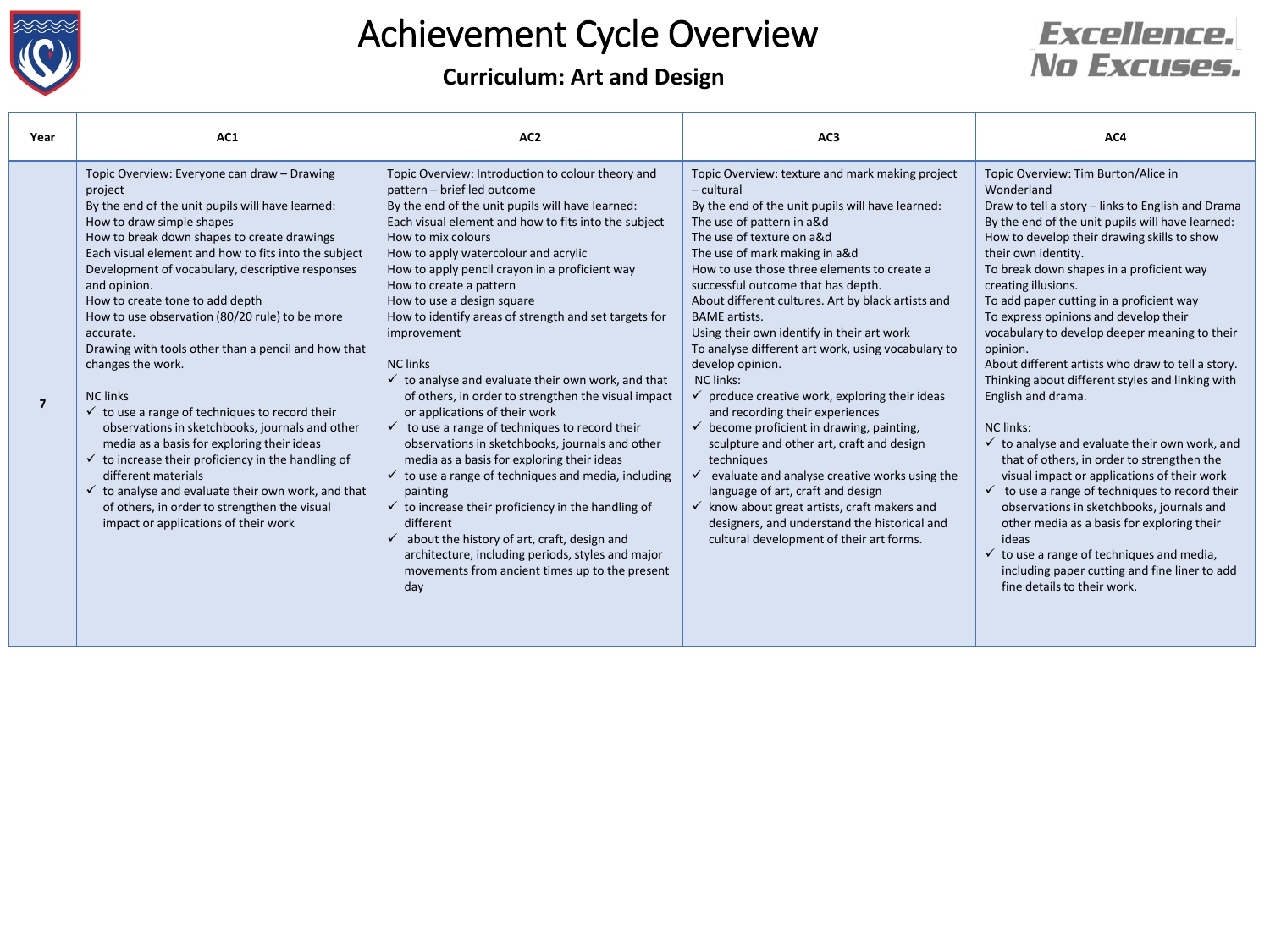

**Curriculum: Art and Design**

#### **Excellence.** No Excuses.

| Year | AC1                                                                                                                                                                                                                                                                                                                                                                                                                                                                                                                                                                                                                                                                                                                                                                                                                                                                                                                                                                                                                                                                                                                                                                                                                                                                                                                                                                                                                                                                                      | AC <sub>2</sub>                                                                                                                                                                                                                                                                                                                                                                                                                                                                                                                                                                                                                                                                                                                                                                                                                                                                                                                                                                                                                                                                                                                                                                                                                   | AC3                                                                                                                                                                                                                                                                                                                                                                                                                                                                                                                                                                                                                                                                                                                                                                                                                                                                                                                                                                                                                                                                                                                                                                                                                                                                                                                                                                                                           | AC4                                                                                                                                                                                                                                                                                                                                                                                                                                                                                                                                                                                                                                                                                                                                                                                                                                                                                                                                                                                                                                                                                                                                                                                                                                                                                |
|------|------------------------------------------------------------------------------------------------------------------------------------------------------------------------------------------------------------------------------------------------------------------------------------------------------------------------------------------------------------------------------------------------------------------------------------------------------------------------------------------------------------------------------------------------------------------------------------------------------------------------------------------------------------------------------------------------------------------------------------------------------------------------------------------------------------------------------------------------------------------------------------------------------------------------------------------------------------------------------------------------------------------------------------------------------------------------------------------------------------------------------------------------------------------------------------------------------------------------------------------------------------------------------------------------------------------------------------------------------------------------------------------------------------------------------------------------------------------------------------------|-----------------------------------------------------------------------------------------------------------------------------------------------------------------------------------------------------------------------------------------------------------------------------------------------------------------------------------------------------------------------------------------------------------------------------------------------------------------------------------------------------------------------------------------------------------------------------------------------------------------------------------------------------------------------------------------------------------------------------------------------------------------------------------------------------------------------------------------------------------------------------------------------------------------------------------------------------------------------------------------------------------------------------------------------------------------------------------------------------------------------------------------------------------------------------------------------------------------------------------|---------------------------------------------------------------------------------------------------------------------------------------------------------------------------------------------------------------------------------------------------------------------------------------------------------------------------------------------------------------------------------------------------------------------------------------------------------------------------------------------------------------------------------------------------------------------------------------------------------------------------------------------------------------------------------------------------------------------------------------------------------------------------------------------------------------------------------------------------------------------------------------------------------------------------------------------------------------------------------------------------------------------------------------------------------------------------------------------------------------------------------------------------------------------------------------------------------------------------------------------------------------------------------------------------------------------------------------------------------------------------------------------------------------|------------------------------------------------------------------------------------------------------------------------------------------------------------------------------------------------------------------------------------------------------------------------------------------------------------------------------------------------------------------------------------------------------------------------------------------------------------------------------------------------------------------------------------------------------------------------------------------------------------------------------------------------------------------------------------------------------------------------------------------------------------------------------------------------------------------------------------------------------------------------------------------------------------------------------------------------------------------------------------------------------------------------------------------------------------------------------------------------------------------------------------------------------------------------------------------------------------------------------------------------------------------------------------|
| 8    | Topic Overview: Steam punk bugs and butterflies<br>By the end of the unit pupils will have learned:<br>Development of vocabulary, descriptive responses<br>and opinion.<br>Links to numeracy with measuring and thinking<br>about space and shape.<br>How to produce a successful observational drawing<br>of bugs using the formal elements.<br>To develop a range of drawing techniques<br>To study and investigate the work of contemporary<br>artists Lucy Arnold and Christopher Marley and use<br>their work as inspiration for their own.<br>How to use both print and collage successfully to<br>produce a final composition that has used the<br>artists as its inspiration, looking particularly at his<br>use of pattern.<br>An understanding of the importance of<br>presentation<br><b>NC links:</b><br>$\checkmark$ to analyse and evaluate their own work, and<br>that of others, in order to strengthen the visual<br>impact or applications of their work<br>$\checkmark$ to use a range of techniques to record their<br>observations in sketchbooks, journals and other<br>media as a basis for exploring their ideas<br>$\checkmark$ to use a range of techniques and media,<br>including painting<br>$\checkmark$ to increase their proficiency in the handling of<br>different materials<br>$\checkmark$ about the history of art, craft, design and<br>architecture, including periods, styles and major<br>movements from ancient times up to the<br>present day | Topic Overview: Distorted portraits<br>By the end of the unit pupils will have learned:<br>To make creative decisions about their own art<br>work<br>How to create developed and detailed pattern<br>How to accurately and carefully trace final designs<br>How to develop final design ideas<br>How to apply colour in a proficient way<br>How to create detailed drawings in a proficient way<br>How to gain control with materials<br>To look at artists who create portraits in an<br>alternative way. Linking in BAME and black artists.<br>NC links:<br>$\checkmark$ to analyse and evaluate their own work, and<br>that of others, in order to strengthen the visual<br>impact or applications of their work<br>$\checkmark$ to use a range of techniques to record their<br>observations in sketchbooks, journals and other<br>media as a basis for exploring their ideas<br>$\checkmark$ to use a range of techniques and media,<br>including painting<br>$\checkmark$ to increase their proficiency in the handling of<br>different materials<br>$\checkmark$ about the history of art, craft, design and<br>architecture, including periods, styles and major<br>movements from ancient times up to the<br>present day | Topic Overview:<br>Topic Overview: Mexican day of the dead -<br>cultural project<br>By the end of the unit pupils will have learned:<br>About the cultural celebration day of the dead and<br>the symbols and imagery which go with it<br>How to make decisions about their own art work<br>and learn from their mistakes<br>How to develop their opinions using in depth<br>vocabulary<br>How to bring together a design<br>How to draw decorative designs<br>How to build using card board and clay<br>How to use wire in a proficient way<br>How to select linked colours and imagery to create<br>their own designs<br>How to select relevant colour creating materials<br>and apply in a sophisticated way.<br><b>NC links</b><br>$\checkmark$ to analyse and evaluate their own work, and<br>that of others, in order to strengthen the<br>visual impact or applications of their work<br>to use a range of techniques to record their<br>$\checkmark$<br>observations in sketchbooks, journals and<br>other media as a basis for exploring their ideas<br>$\checkmark$ to use a range of techniques and media,<br>including painting<br>$\checkmark$ to increase their proficiency in the handling of<br>different materials<br>$\checkmark$ about the history of art, craft, design and<br>architecture, including periods, styles and<br>major movements from ancient times up to<br>the present day | Topic Overview: Jim Dine<br>By the end of the unit pupils will have learned:<br>How to use charcoal and chalk in a proficient<br>way<br>How to Mono print and identify the areas for<br>improvement<br>How to Polyblock print in a proficient way<br>How to use clay to build a sculpture thinking<br>about ceramic techniques<br>How to think about mixed media work in a<br>creative way<br>How to draw in proportion<br>What printmaking is and how we use it to layer,<br>add depth and as an alternative to drawing.<br>Links to traditional printing<br>Links to cultural art.<br><b>NC</b> links:<br>$\checkmark$ to analyse and evaluate their own work, and<br>that of others, in order to strengthen the<br>visual impact or applications of their work<br>$\checkmark$ to use a range of techniques to record their<br>observations in sketchbooks, journals and<br>other media as a basis for exploring their<br>ideas<br>$\checkmark$ to use a range of techniques and media,<br>including painting<br>$\checkmark$ to increase their proficiency in the handling<br>of different materials<br>$\checkmark$ about the history of art, craft, design and<br>architecture, including periods, styles and<br>major movements from ancient times up to<br>the present day |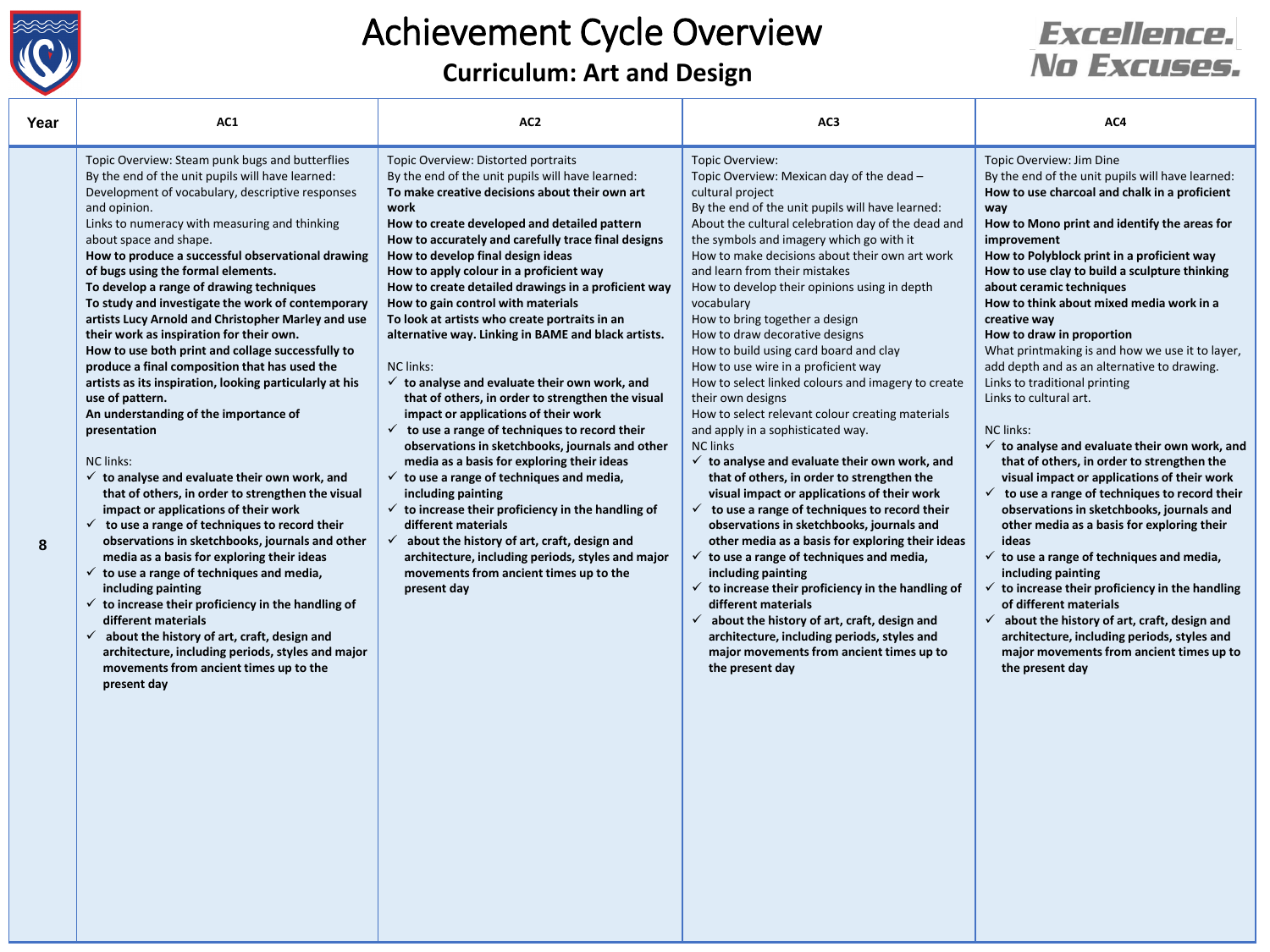

**Curriculum: Art and Design**

#### **Excellence.** No Excuses.

| Year | AC1                                                                                                                                                                                                                                                                                                                                                                                                                                                                                                                                                                                                                                                                                                                                                                                                                                                                                                                                                                                                                                                                                                                                                                                                                                                                                                                                                                                                                                                                                                                                                                                 | AC <sub>2</sub>                                                                                                                                                                                                                                                                                                                                                                                                                                                                                                                                                                                                                                                                                                                                                                                                                                                                                                                                                                                                                                                                                                                                                                                                                                                                                                                                                                                                                                                                                                                                                               | AC3                                                                                                                                                                                                                                                                                                                                                                                                                                                                                                                                                                                                                                                                                                                                                                                                                                                                                                                                                                                                                                                                                                                                                                                                                                                                                                                                                                                                          | AC4                                                                                                                                                                                                                                                                                                                                                                                                                                                                                                                                                                                                                                                                                                                                                                                                                                                                                                                                                                                                                                                                                                                                                                                                                                                                                                                     |
|------|-------------------------------------------------------------------------------------------------------------------------------------------------------------------------------------------------------------------------------------------------------------------------------------------------------------------------------------------------------------------------------------------------------------------------------------------------------------------------------------------------------------------------------------------------------------------------------------------------------------------------------------------------------------------------------------------------------------------------------------------------------------------------------------------------------------------------------------------------------------------------------------------------------------------------------------------------------------------------------------------------------------------------------------------------------------------------------------------------------------------------------------------------------------------------------------------------------------------------------------------------------------------------------------------------------------------------------------------------------------------------------------------------------------------------------------------------------------------------------------------------------------------------------------------------------------------------------------|-------------------------------------------------------------------------------------------------------------------------------------------------------------------------------------------------------------------------------------------------------------------------------------------------------------------------------------------------------------------------------------------------------------------------------------------------------------------------------------------------------------------------------------------------------------------------------------------------------------------------------------------------------------------------------------------------------------------------------------------------------------------------------------------------------------------------------------------------------------------------------------------------------------------------------------------------------------------------------------------------------------------------------------------------------------------------------------------------------------------------------------------------------------------------------------------------------------------------------------------------------------------------------------------------------------------------------------------------------------------------------------------------------------------------------------------------------------------------------------------------------------------------------------------------------------------------------|--------------------------------------------------------------------------------------------------------------------------------------------------------------------------------------------------------------------------------------------------------------------------------------------------------------------------------------------------------------------------------------------------------------------------------------------------------------------------------------------------------------------------------------------------------------------------------------------------------------------------------------------------------------------------------------------------------------------------------------------------------------------------------------------------------------------------------------------------------------------------------------------------------------------------------------------------------------------------------------------------------------------------------------------------------------------------------------------------------------------------------------------------------------------------------------------------------------------------------------------------------------------------------------------------------------------------------------------------------------------------------------------------------------|-------------------------------------------------------------------------------------------------------------------------------------------------------------------------------------------------------------------------------------------------------------------------------------------------------------------------------------------------------------------------------------------------------------------------------------------------------------------------------------------------------------------------------------------------------------------------------------------------------------------------------------------------------------------------------------------------------------------------------------------------------------------------------------------------------------------------------------------------------------------------------------------------------------------------------------------------------------------------------------------------------------------------------------------------------------------------------------------------------------------------------------------------------------------------------------------------------------------------------------------------------------------------------------------------------------------------|
| 9    | Topic Overview: Jon Burgerman - Illustration and<br>animation. Draw for the sake of drawing<br>By the end of the unit pupils will have learned:<br>Development of vocabulary, descriptive responses<br>and opinion.<br>How to make reasoned judgements.<br>To improve annotation skills<br>To improve compositional skills<br>To learn printing skills<br><b>Improve literacy skills</b><br><b>Improve drawing skills</b><br>Gain an understanding of Visual elements of<br>drawing and apply these skills to the work.<br>To loosen up drawing skills<br>To learn how to draw from imagination and<br>experience.<br>To learn expressive drawing skills<br><b>Explore the possibilities of materials</b><br>Development of illustrative drawing techniques<br>Development of animation skills including using<br>cameras and drawing tablets (if available)<br>Stop motion animation<br><b>NC links:</b><br>to analyse and evaluate their own work, and<br>$\checkmark$<br>that of others, in order to strengthen the visual<br>impact or applications of their work<br>$\checkmark$ to use a range of techniques to record their<br>observations in sketchbooks, journals and other<br>media as a basis for exploring their ideas<br>$\checkmark$ to use a range of techniques and media,<br>including painting<br>$\checkmark$ to increase their proficiency in the handling of<br>different materials<br>$\checkmark$ about the history of art, craft, design and<br>architecture, including periods, styles and major<br>movements from ancient times up to the<br>present day | Topic Overview: Snowboards - Graphic design, brief<br>led<br>By the end of the unit pupils will have learned:<br>How to research existing products and realise a gap<br>in the market<br>Work through the design process incorporating a<br>chosen theme<br>Produce designs related to the theme.<br>Look closely into typography and design a typo to<br>fit the theme chosen.<br>Explore and experiment with the use of collage,<br>paint and drawing.<br>Work to a set brief for a client, with a time limit.<br>How to set out a GCSE project from start to finish<br>Manage their time effectively.<br>To Consider shape and space<br>To apply colour in a sophisticated and developed<br>way<br>To apply layers and details<br>To connect to an artists work and use them as<br>inspiration<br>To develop their opinions on the work of others<br>using select vocabulary.<br><b>NC links</b><br>$\checkmark$ to analyse and evaluate their own work, and<br>that of others, in order to strengthen the visual<br>impact or applications of their work<br>$\checkmark$ to use a range of techniques to record their<br>observations in sketchbooks, journals and other<br>media as a basis for exploring their ideas<br>$\checkmark$ to use a range of techniques and media,<br>including painting<br>$\checkmark$ to increase their proficiency in the handling of<br>different materials<br>$\checkmark$<br>about the history of art, craft, design and<br>architecture, including periods, styles and major<br>movements from ancient times up to the<br>present day | Topic Overview: alternative art techniques. Linked<br>to careers - SFX (Special effects) distorted<br>portraits, illusions,<br>By the end of the unit pupils will have learned:<br>To develop knowledge of colour mixing and<br>application using acrylic paint.<br>Consider composition, colour theory and detail<br>To discover alternative art careers and how to<br>materials fit into future careers<br>To develop their opinion and use sophisticated<br>language<br>To develop their skills using 3D materials such as<br>mod roc<br>To cast and build<br>To problem solve<br>To identify different skin tones and learn how to<br>mix colours to create skin.<br>To work to a set brief<br>To work on clay<br><b>NC</b> links<br>$\checkmark$ to analyse and evaluate their own work, and<br>that of others, in order to strengthen the<br>visual impact or applications of their work<br>$\checkmark$ to use a range of techniques to record their<br>observations in sketchbooks, journals and<br>other media as a basis for exploring their ideas<br>$\checkmark$ to use a range of techniques and media,<br>including painting<br>$\checkmark$ to increase their proficiency in the handling of<br>different materials<br>$\checkmark$ about the history of art, craft, design and<br>architecture, including periods, styles and<br>major movements from ancient times up to<br>the present day | Topic overview: GCSE style project - Identity<br>theme<br>By the end of the unit pupils will have learned<br>How to access a theme and research the<br>possibilities<br>Create a successful mood board and ideas page<br>Research artists related to the theme<br>Take some initial photographs which link to the<br>theme<br>Create some drawings from the photographs<br>Explore skills and techniques<br>Select materials which suit their needs<br>Develop ideas linking to artists and development<br>Create a final outcome which realises their<br>intentions<br>Links to GCSE Art, Craft and Design - AO1/2/3/4<br><b>NC links</b><br>$\checkmark$ to analyse and evaluate their own work,<br>and that of others, in order to strengthen<br>the visual impact or applications of their<br>work<br>$\checkmark$ to use a range of techniques to record their<br>observations in sketchbooks, journals and<br>other media as a basis for exploring their<br>ideas<br>$\checkmark$ to use a range of techniques and media,<br>including painting<br>$\checkmark$ to increase their proficiency in the handling<br>of different materials<br>$\checkmark$ about the history of art, craft, design and<br>architecture, including periods, styles and<br>major movements from ancient times up to<br>the present day |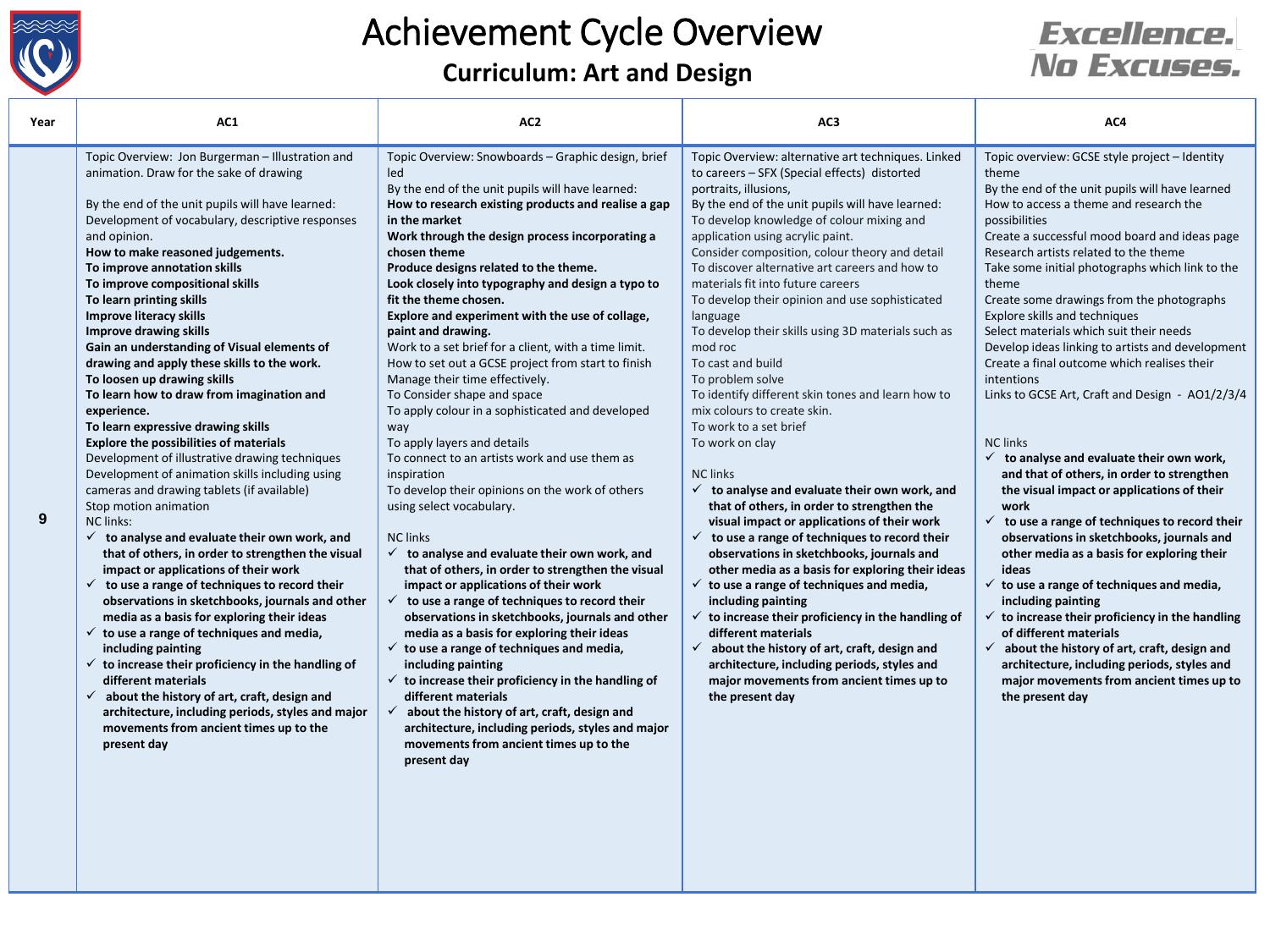

#### **Curriculum: Art and Design** Achievement Cycle Overview



| Year | AC1                                                                                                                                                                                                                                                                                                                         | AC <sub>2</sub>                                                                                                                                                                                                                                                                                                                                                                                                   | AC <sub>3</sub>                                                                                                                                                                                                                                                                                                                                                     | AC4                                                                                                                                                                                                                                                                                                                                   |
|------|-----------------------------------------------------------------------------------------------------------------------------------------------------------------------------------------------------------------------------------------------------------------------------------------------------------------------------|-------------------------------------------------------------------------------------------------------------------------------------------------------------------------------------------------------------------------------------------------------------------------------------------------------------------------------------------------------------------------------------------------------------------|---------------------------------------------------------------------------------------------------------------------------------------------------------------------------------------------------------------------------------------------------------------------------------------------------------------------------------------------------------------------|---------------------------------------------------------------------------------------------------------------------------------------------------------------------------------------------------------------------------------------------------------------------------------------------------------------------------------------|
| 10   | <b>Topic Overview:</b><br>Centre set theme e.g. 'Individuals and their<br>Environment', 'Natural, Rural and Organic Forms',<br>'Personal Objects and Belonging.'<br><b>Recording ideas:</b><br>• Title page<br>Mind map and mood-board<br>A range of drawings (observational and<br>expressive)<br>Photography<br>$\bullet$ | <b>Topic Overview:</b><br><b>Explore and develop ideas through Artist research:</b><br>• A minimum of 3 Artist research pages<br>• 1 or 2 responses per Artist<br>Evaluation of response(s) with links to theme<br>and use of specialist Art vocabulary (the formal<br>elements.)<br>Written Artist comparison<br>$\bullet$<br><b>Skills explored in AC2</b><br>Photography<br>Painting<br>$\bullet$              | Topic Overview:<br>Produce work inspired by development of ideas:<br>Artist choice depending on strength of student<br>(drawing, painting, printmaking, textiles, 3D,<br>paper cutting, collage etc.) A minimum of 1<br>Artist<br>Development Review (review of project and<br>drawing of combined response plan).<br>Contextual links to external influences (e.g. | Topic Overview:<br>Produce work inspired by development of<br>ideas:<br>Design one planning page (journey so far,<br>contextual links, images and sketch)<br>Design one with written evaluation<br>Design two planning page<br>Mock exam TBC-Design two (5 hours)<br>Design two evaluation<br>TRIP to visit galleries/exhibition/gain |
|      | NC links: Record observations using a range of<br>techniques<br>GCSE Links: AO3 Record ideas, observations and<br>insights relevant to intentions as work progresses.                                                                                                                                                       | Print-making<br>$\bullet$<br>NC links: Use a range of techniques and learn about<br>great Artists. Analyse and evaluate own work and<br>the work of others.<br>GCSE Links: AO1 Develop ideas through<br>investigations, demonstrating critical understanding<br>of sources.<br>AO2 Refine work by exploring ideas, selecting and<br>experimenting with appropriate media, materials,<br>techniques and processes. | climate change, political, human rights,<br>current news articles etc.)<br><b>Combined response (combining 2 Artists)</b><br>previously studied to create personal and<br>meaningful response.)<br>NC links: Produce creative work with great<br>proficiency in handling the chosen materials.<br>GCSE Links: AO1, AO2                                              | inspiration TBC (supports AO1 and AO3)<br>NC links: Explore ideas and produce creative<br>work<br>GCSE Links: AO1, AO2, AO4 Present a personal<br>and meaningful response that realises<br>intentions and demonstrates understanding of<br>visual language.                                                                           |